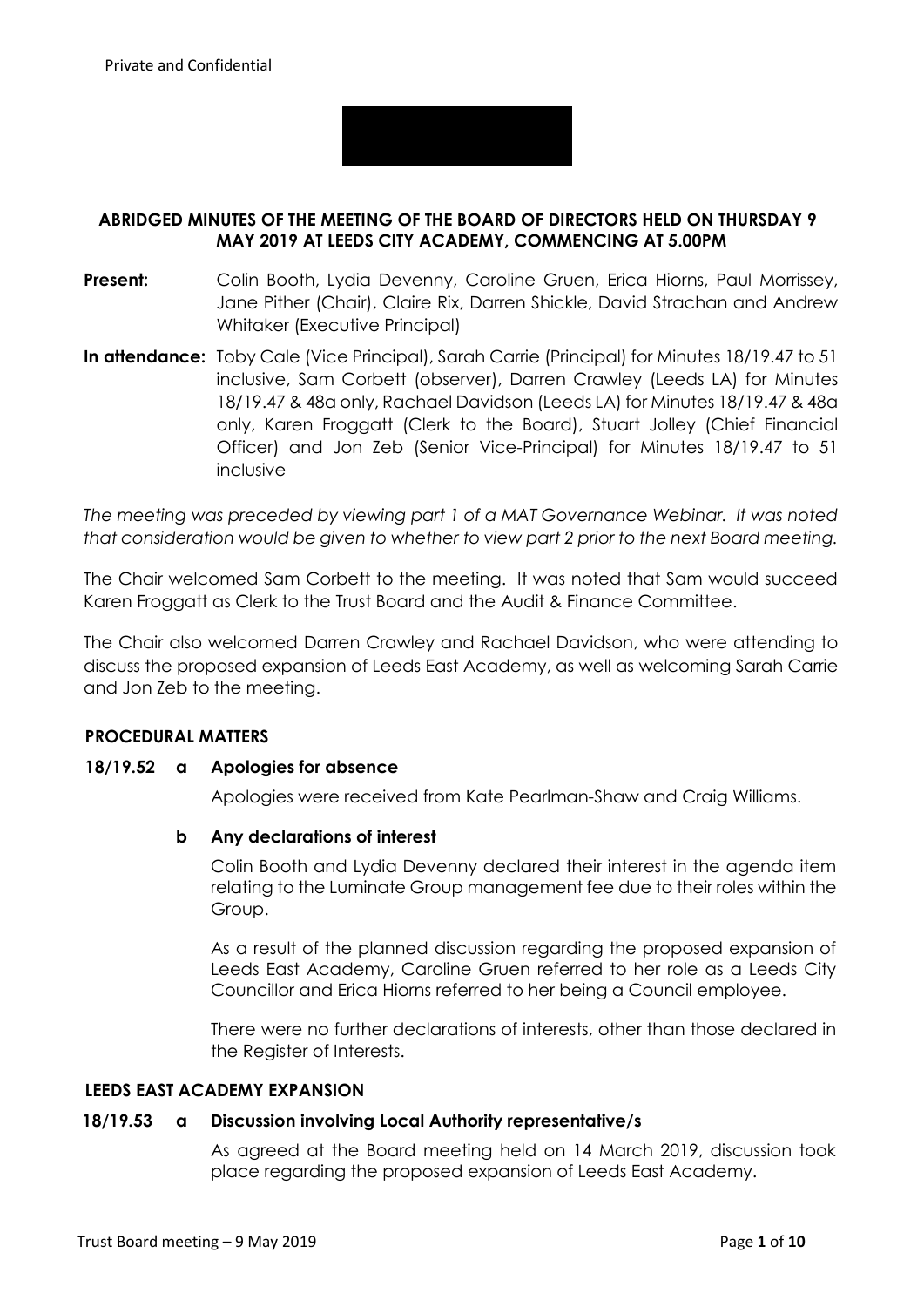Darren Crawley referred to the background to the proposed expansion, which had resulted from an increase in the demand for school places in the catchment. However, a significant increase in the projected cost of the project, in addition to student numbers being lower than anticipated (partly due to some schools increasing their admission numbers), had led to a detailed re-evaluation of the plans and consideration of other options.

The Board noted that the Local Authority had decided not to progress the proposed expansion of Leeds East Academy at the present time, further to which consultation regarding next steps would commence in June 2019.

It was noted that a secondary Free School was being proposed on the former Burton's site in the city, in response to the increased demand for school places. Reference was made to White Rose Trust potentially applying to operate the new school.

Detailed discussion took place in response to the information reported. The Board expressed surprise and disappointment at the unexpected news. Darren Crawley expressed appreciation to the Academy Principal, Chair and others in the Trust who had been extremely supportive of the proposal and had committed significant time and effort to it.

*Darren Crawley and Rachael Davidson left the meeting at this juncture, after being thanked for their attendance.*

# **b Any other matters following discussion at Board meeting on 14 March**

Further discussion took place regarding the matter. A Director stressed the importance of Management reflecting on lessons learned.

**ACTION** – It was agreed that the CFO would produce a summary of lessons learned.

# **BOARD MINUTES AND MATTERS ARISING**

## **18/19.54 a Minutes**

## **i Meeting held on 28 Feb 2019**

The Minutes of the Board meeting held on 28 February 2019 were approved as a correct record, subject to the number '8' being removed from the eighth paragraph of Minute 18/19.39a on page 4.

## **ii Additional meeting held on 14 March 2019**

The Minutes of the additional Board meeting held on 14 March 2019 were approved as a correct record.

#### **b Summary of matters arising**

The summary of matters arising to date was considered and the current status of each matter was noted.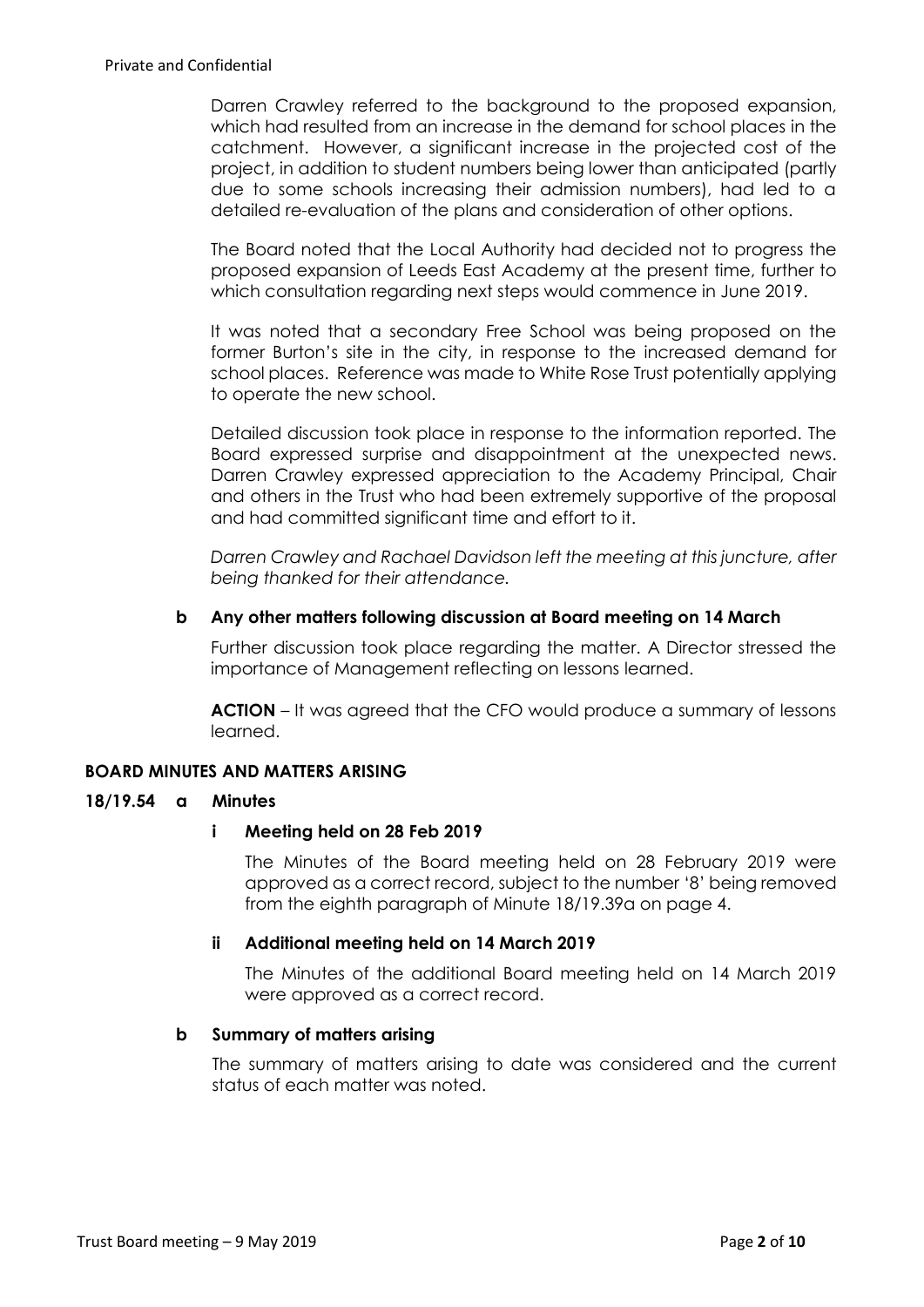# **c Other matters arising (if any)**

No other matters were raised.

# **COMMUNICATIONS**

## **18/19.55 a Chair's & Directors' communications**

It was noted that there were no specific matters to report on this occasion.

## **b Executive Principal's communications, including update re Strategy Groups**

The Executive Principal (EP) passed on the Regional Schools Commissioner's congratulations to Sarah Carrie and her team, the LAB and Board regarding the positive outcome from the recent Leeds East Academy inspection.

With regard to the two Strategy Groups which had been formed, the EP reported that details of meeting dates had been circulated to those Directors who had expressed a wish to join the groups. It was noted that it was envisaged that each group would meet twice during the Summer term. One group would be facilitated by the EP and the other by the CFO.

**ACTION** – Further to a query, it was agreed that details of the meeting dates would be re-circulated to members of the Strategy Groups.

## **OFSTED READINESS (standing item)**

#### **18/19.56 a LEA inspection**

## **i Lessons learned**

The Board congratulated Sarah Carrie and her team regarding the recent Ofsted inspection.

Sarah referred to learnings from the experience, ie:

- IDSR data having directly cross-related to the areas which the inspectors focused on during the inspection.
- The extent of inspectors' scrutiny on pupils' work.
- Scrutiny of the Academy's teaching and learning strategy and CPD records.
- Effective timetabling of stages of the inspection, ensuring inclusion of positive information from the outset.
- Fully preparing middle leaders for the inspection, including in respect of their data and the actions being taken.
- Having a central base during the course of the inspection, coordinating the Academy's response to requests, briefing of team members etc.
- Sharing learnings with Leeds West and Leeds City Academies without delay.

Darren Shickle, Chair of LEA LAB, referred to additional learnings, including the need for literacy and numeracy strategies to be evident. He also referred to reference in discussions with inspectors to the pastoral support provided by the Academy, as well as reference to recent community tensions and the Academy's and Trust's role in proactively seeking resolutions.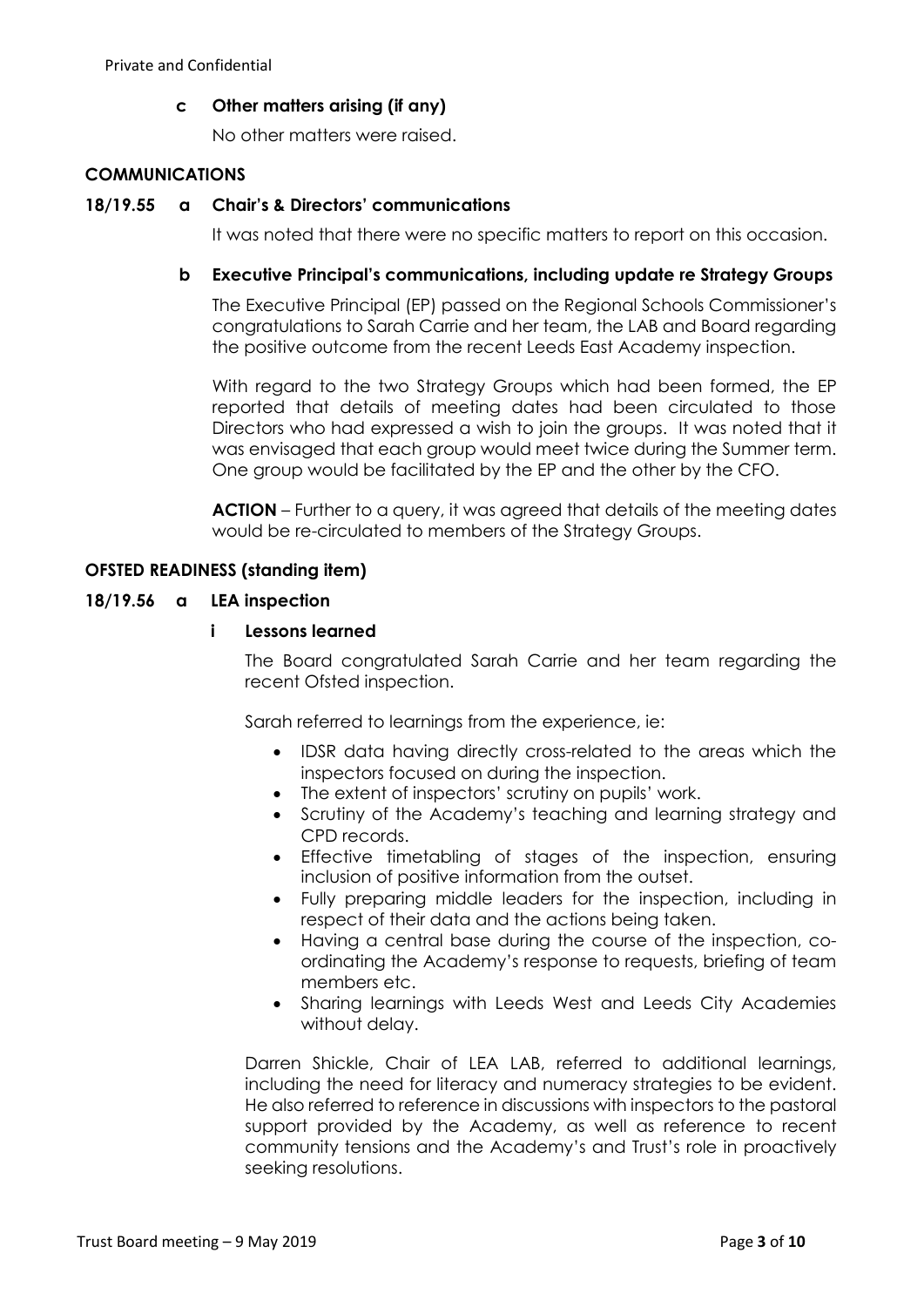Reference was made to the excellent behaviour of pupils during the inspection and the exceptional commitment shown by the Academy's staff.

The EP referred to the importance of the inspectors being made aware of how the Trust's strategies had been developed and were evolving.

Discussion took place regarding inspectors requesting evidence regarding statements made, eg, '*how do you know that pupils in x are achieving y*?' and questions asked regarding the Trust Board challenging Academy performance.

The EP indicated that he would circulate a detailed guide to inspections, which had already been circulated to LAB Chairs.

**ACTION** – Guide to inspections to be circulated to Directors.

# **ii The Ofsted interview – a guide**

Appreciation was expressed to the Vice-Chair for her production of a Governors' and Directors' guide to Ofsted interviews, which it was agreed was extremely useful,

It was agreed that the Board would periodically consider questions 1, 2 and 3 within the guide, starting at the next Board meeting. In the event of further Ofsted inspections taking place prior to the next Board meeting Directors were asked to reflect individually on the questions contained within the guide.

**ACTION** – Questions 1, 2 and 3 of the Vice-Chair's paper to be considered at the next Board meeting.

## **b Ofsted governance preparation session**

The EP referred to inspections of the Leeds West and Leeds City Academies possibly being imminent. He indicated that he would produce a concise briefing for all LAB members and Directors regarding key matters relating to Ofsted inspections.

**ACTION** – EP to produce a briefing document for reference by Directors and LAB members re future inspections.

Sarah Carrie and Jon Zeb *left the meeting at this juncture, after being thanked for their attendance.*

## **PERFORMANCE MANAGEMENT & SCRUTINY – SCHOOL IMPROVEMENT**

## **18/19.57 a Key Changes Summary**

Due to the volume of matters on the agenda the Board considered a summarised report regarding teaching and learning, outcomes and personal development, behaviour & welfare (PDB+W) at each Academy. It was noted that supplementary information had been uploaded to the Governance Portal.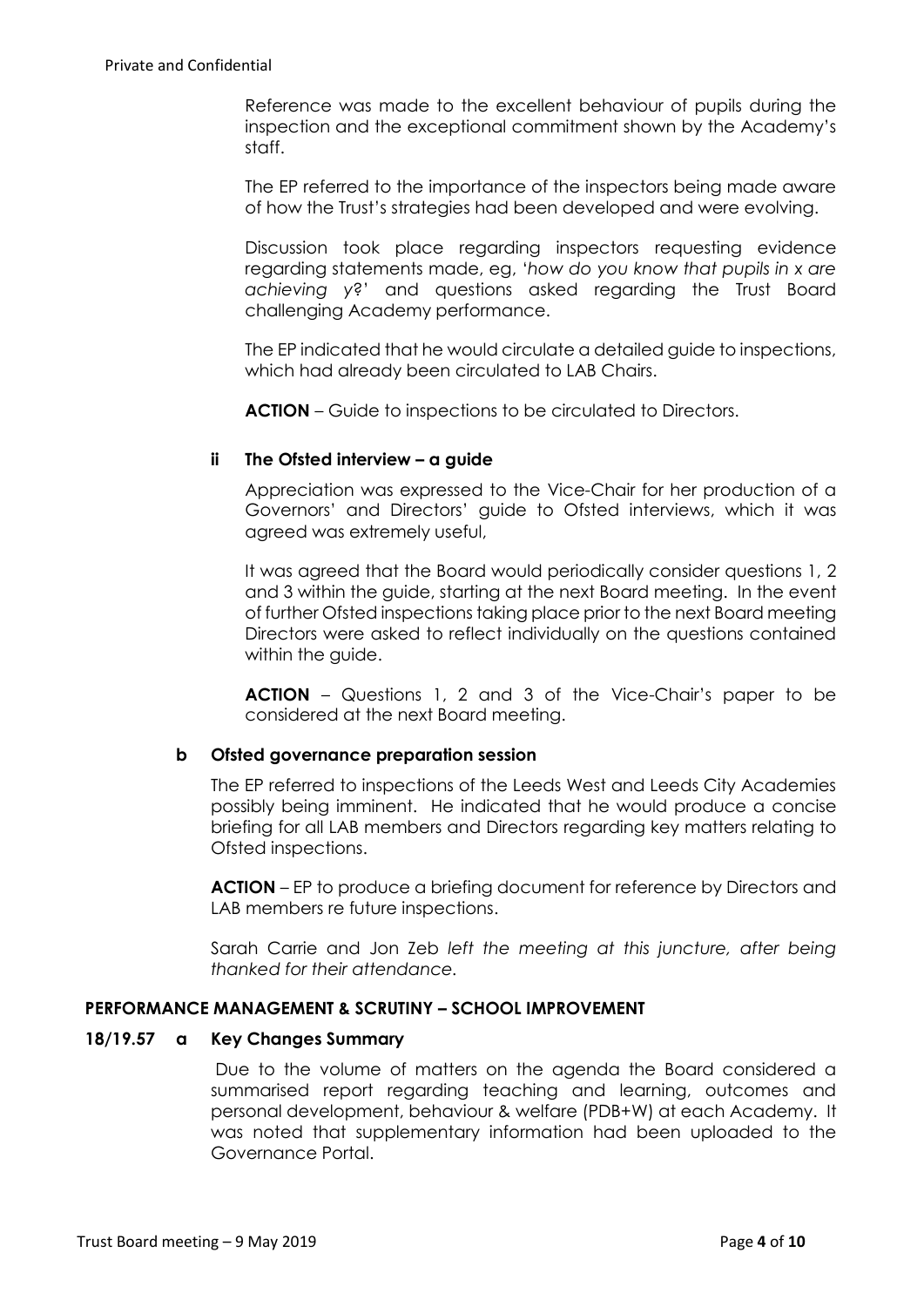A Director questioned the use of percentages in the Teaching and Learning section of the Leeds West report and questions were raised regarding the measures applied in respect of the reduction in fixed term exclusions across the Academies.

It was noted that a more detailed review of school improvement data would take place at the next meeting.

It was agreed that a review of the format and content of the dashboards provided to the Trust Board would take place at the next meeting.

**ACTION** – The format and content of dashboards would be reviewed at the next meeting.

## **b Academy Improvement Partner**

# **i Resolution adopted re AIP's appointment & update from CFO re remuneration**

The adoption of the following resolution between Board meetings was noted:

*'The Board supports the appointment of Peter Whelan as Academy Improvement Partner for a two year period commencing in August 2019.'*

It was noted that the contract involved 25 days' work.

# **ii Reports**

Reports relating to the AIP's visits to each Academy in January/February 2019 to assess the predicted performance of the year 11 cohort had been circulated to Directors between meetings. The reports were received and noted, having already been circulated to Academy Management.

The Board requested that receipt of future reports be synchronised to the 2019/20 LAB and (subsequently) Board meeting calendar, in order to facilitate them being considered shortly after their production.

**ACTION** – The Vice-Chair to arrange that the timing of future AIP reports would be synchronised with LAB and Board meetings.

## **iii Workplan**

It was noted that the new AIP would also be the Board's Safeguarding Link Governor. His reports regarding safeguarding would supplement the circulation of the Safeguarding Audit Reports provided to the Local Authority.

The AIP's Workplans to date had been circulated to the Board for reference, along with initial proposals regarding future work.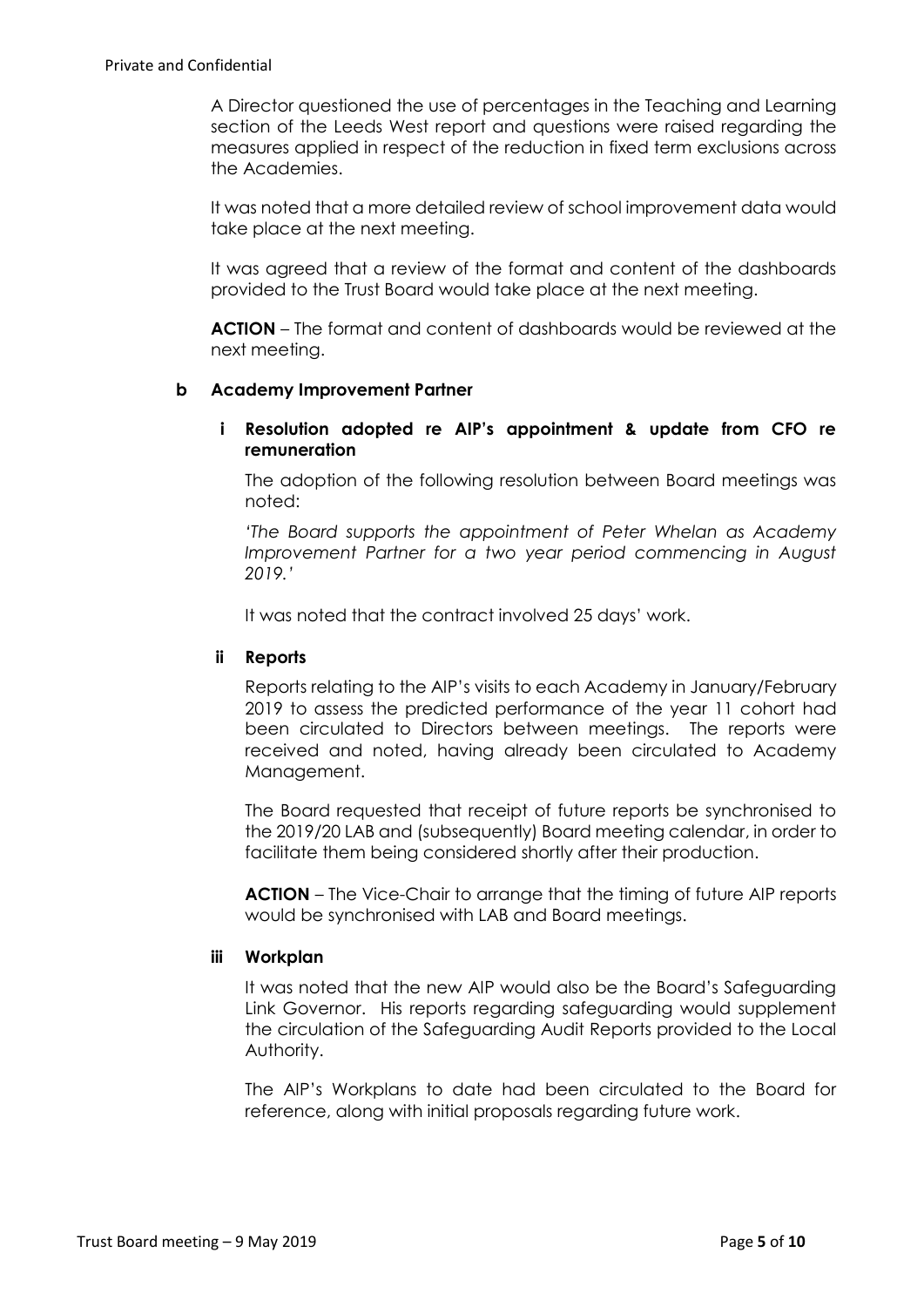It was noted that LAB Chairs had been asked to propose any specific areas of focus which could be reflected on in the AIP's Workplan.

A Director suggested that consideration be given to considering pupil/parent voice and another Director suggested consideration of pupil behaviour.

It was agreed that the Vice-Chair would produce a specific 2019/20 Workplan for consideration at the next meeting.

**ACTION** – Proposed 2019/20 AIP Workplan to be considered at the next Board meeting.

# **PERFORMANCE MANAGEMENT & SCRUTINY – FINANCE AND AUDIT**

## **18/19.58 a Financial Performance Report – 31 March 2019**

The CFO drew attention to highlights from the Financial Performance Report, with particular focus on the year to date net deficit and a forecast annual net deficit, versus the budgeted deficit. The factors impacting on this (as outlined in the report) were elaborated on by the CFO, with particular focus on the impact of the change in funding arrangements from a 'lagged' to 'in-year' basis. It was noted that this had had a substantial negative impact on Leeds West Academy, further to the closure of the Academy's sixth form. It was noted that an appeal had been made to the ESFA regarding the matter, as had been discussed at the last Audit & Finance Committee meeting.

The CFO's report highlighted key risks, revenue and capital reports, year to date and forecast variance analyses, further details regarding financial projections for each Academy, forecasts regarding capital and reserves, the Balance Sheet, a cash flow forecast and key performance indicators.

The Board noted that LCA's recent CIF bid regarding the Academy's heating system had not been successful, further to which an appeal would be submitted.

The CFO responded to a range of questions and comments, including ones relating to the following:

- The small variance between the budgeted position and the year to date financial position.
- The level of awareness of Management regarding the sixth form funding arrangements prior to the closure of the facility.
- Bench-marking finances against similar schools and the DfE's Benchmarking Tool.

**ACTION** – It was agreed that the CFO would circulate a link to the DfE's Bench-marking Tool.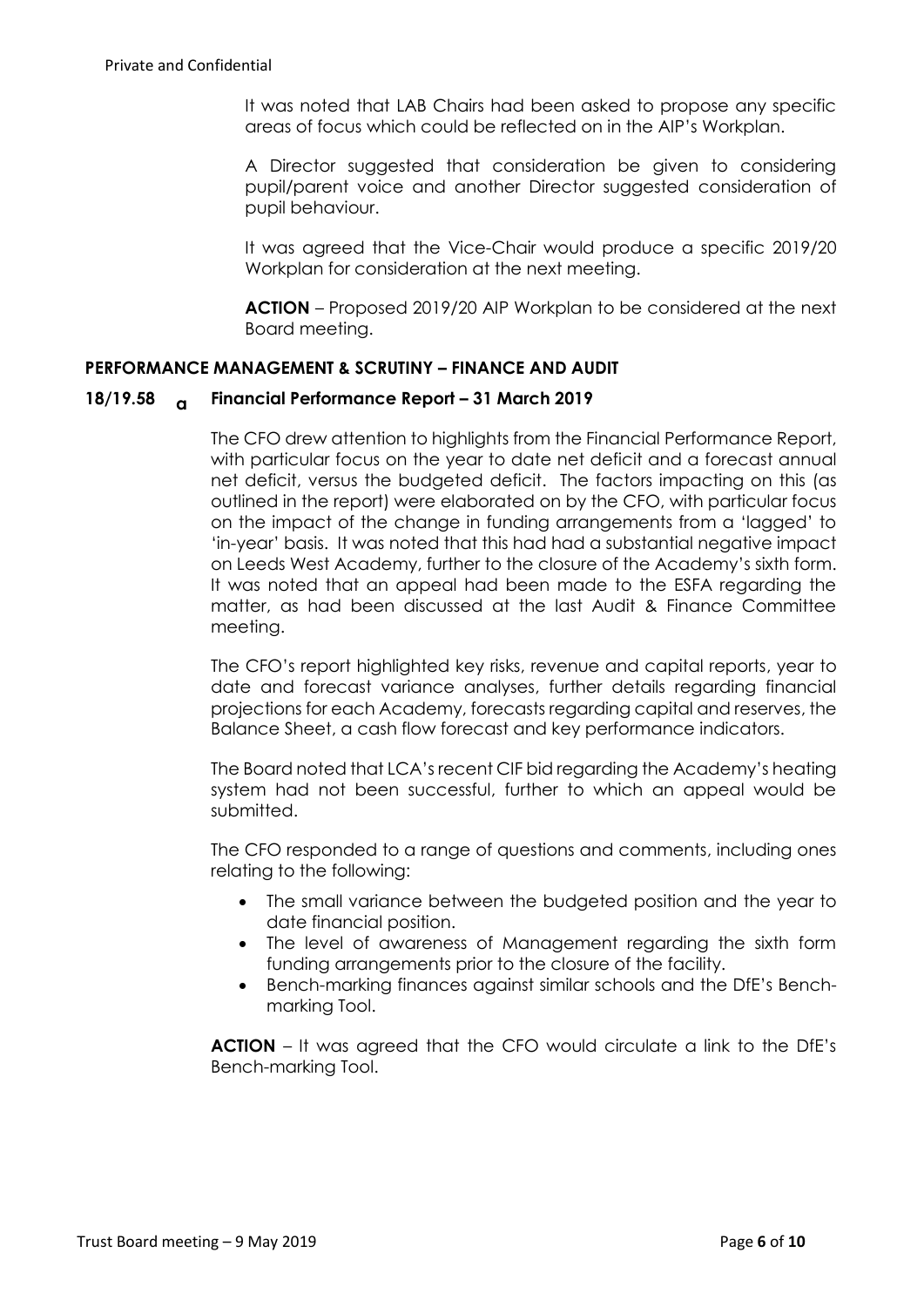# **b Risk Register – April 2019**

The CFO introduced the updated Risk Register, which had been considered in detail by the Audit & Finance Committee.

The challenge of forecasting future pupil numbers was acknowledged as an ongoing risk.

## **AUDIT & FINANCE COMMITTEE**

# **18/19.59 a Minutes of meeting held on 29 April 2019**

The Board received and noted the Minutes of the Audit & Finance Committee meeting held on 29 April 2019. The Chair of the Committee referred to highlights from the meeting, including the intention to assess potential internal auditors at the next meeting, in order that a specific proposal could be made at the next Board meeting.

**ACTION** – The awarding of the internal audit contract would be decided upon at the next Board meeting.

## **b Cleaning Services tender**

The Chair of the Audit & Finance Committee referred to the Committee's consideration of proposed providers of cleaning services to the Trust, the contract for which aimed to be co-terminus with the Group-wide arrangement. The Board received and noted a copy of a paper produced for consideration by the Board of the Luminate Education Group.

It was noted that the Committee recommended the awarding of the contract to Bulloughs Cleaning Services.

In response to a question, it was confirmed that the provider paid its employees the 'real' living wage.

The Board supported the proposal.

**RESOLUTION** – The Board approved the awarding of the Trust's cleaning contract to Bulloughs Cleaning Services Ltd for a three year period, with effect from 1 August 2019.

## **c Energy procurement**

The Board considered a proposal from the CFO relating to the Trust participating in the Luminate Education Group's appointment of an energy broker and its purchase of electricity and gas supplies. In response to a question it was noted that tenders would only be considered from 'green' energy companies and that all potential future providers to the Group and the Trust would be required to adhere to a definitive sustainability agenda.

The Board supported the proposal.

**RESOLUTION** – The Board agreed the following:

- to approve the proposed approach to utilities procurement
- to approve the appointment of Trident utility broker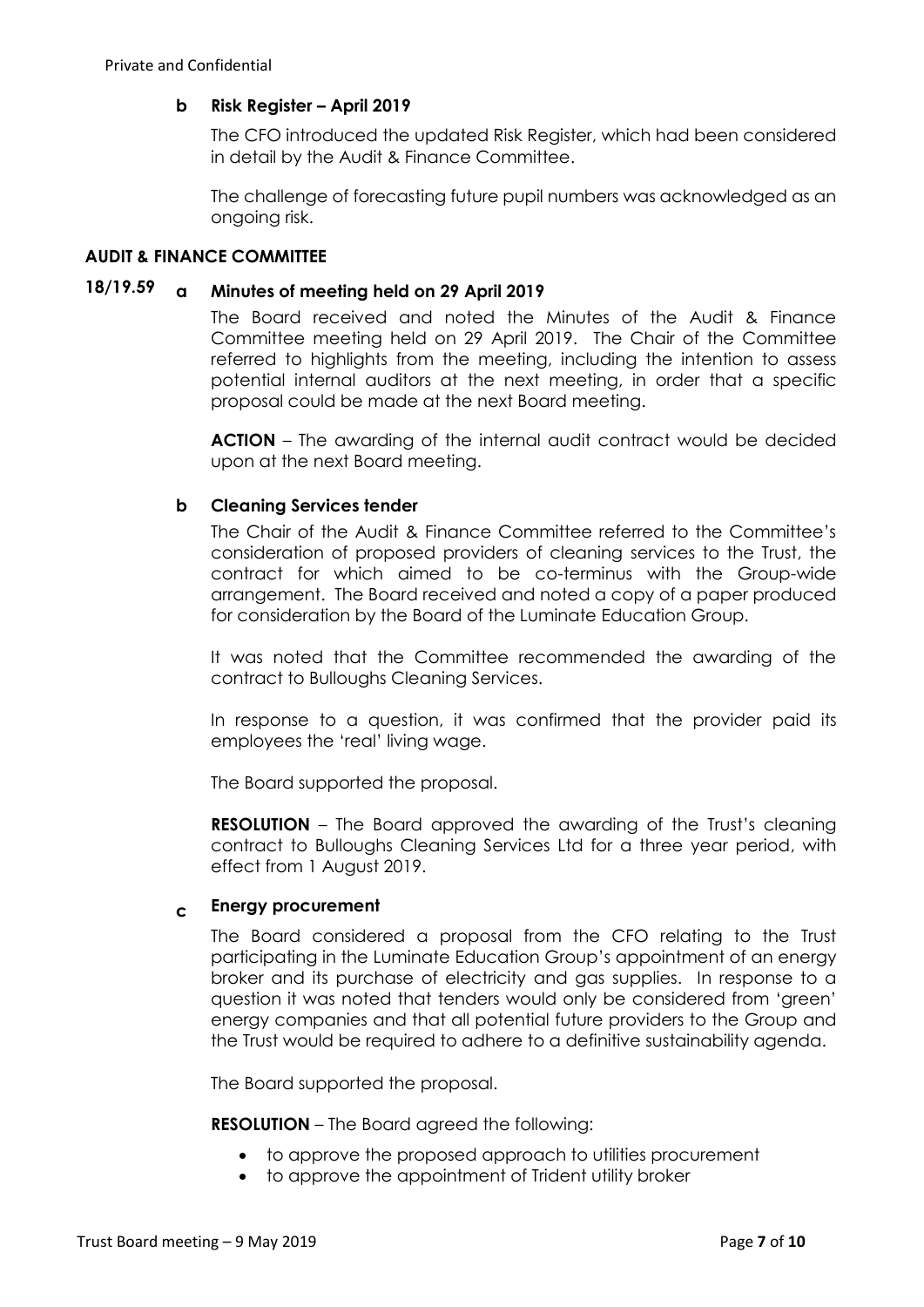to delegate approval of the signing of the energy procurement contracts to the Executive Principal or CFO, in order to enable contract prices to be confirmed within a short timeframe.

**ACTION** – An update regarding energy procurement would be provided at the next Board meeting.

# **d Internal Audit Report**

The Board received the Internal Control and Assurance Report provided by Armstrong Watson internal auditors. The Chair of the Audit & Finance Committee referred to this having been considered in detail at the Committee's last meeting and indicated that it had been agreed that Armstrong Watson would produce a revised report, further to some outcomes being questioned by the Committee.

It was noted that Safeguarding had been added to the Internal Auditor's Workplan for the remainder of 2018/19.

# **e Group Membership Fee**

The Board considered a paper produced by the CFO regarding the Luminate Education Group's proposed annual membership fee.

It was noted that no charge would be made to the Trust by the Group in 2019/20, due to the off-setting of services provided to the wider Group by the Trust's EP.

#### **f Internal & External Auditors – performance/contracts update**

The Chair of the Audit & Finance Committee reported that the Committee would be assessing the performance of the current internal and external auditors at its next meeting.

The outcome re the former would be factored into the impending procurement process. It was noted that a tendering process regarding the external audit contract would be initiated after completion of the 2019 external audit.

# **POLICIES**

## **18/19.60 a Proposed Policies Sub-group**

The Chair referred to there being a significant number of non-statutory policies which required reviewing, further to the detailed process undertaken in recent months in respect of statutory policies.

It was noted that it would be appropriate for some policies to be considered and approved by Management, rather than requiring Board approval.

In response to a Director's comment, it was noted that it would be appropriate for some policies to be common across the Luminate Group in the longer term.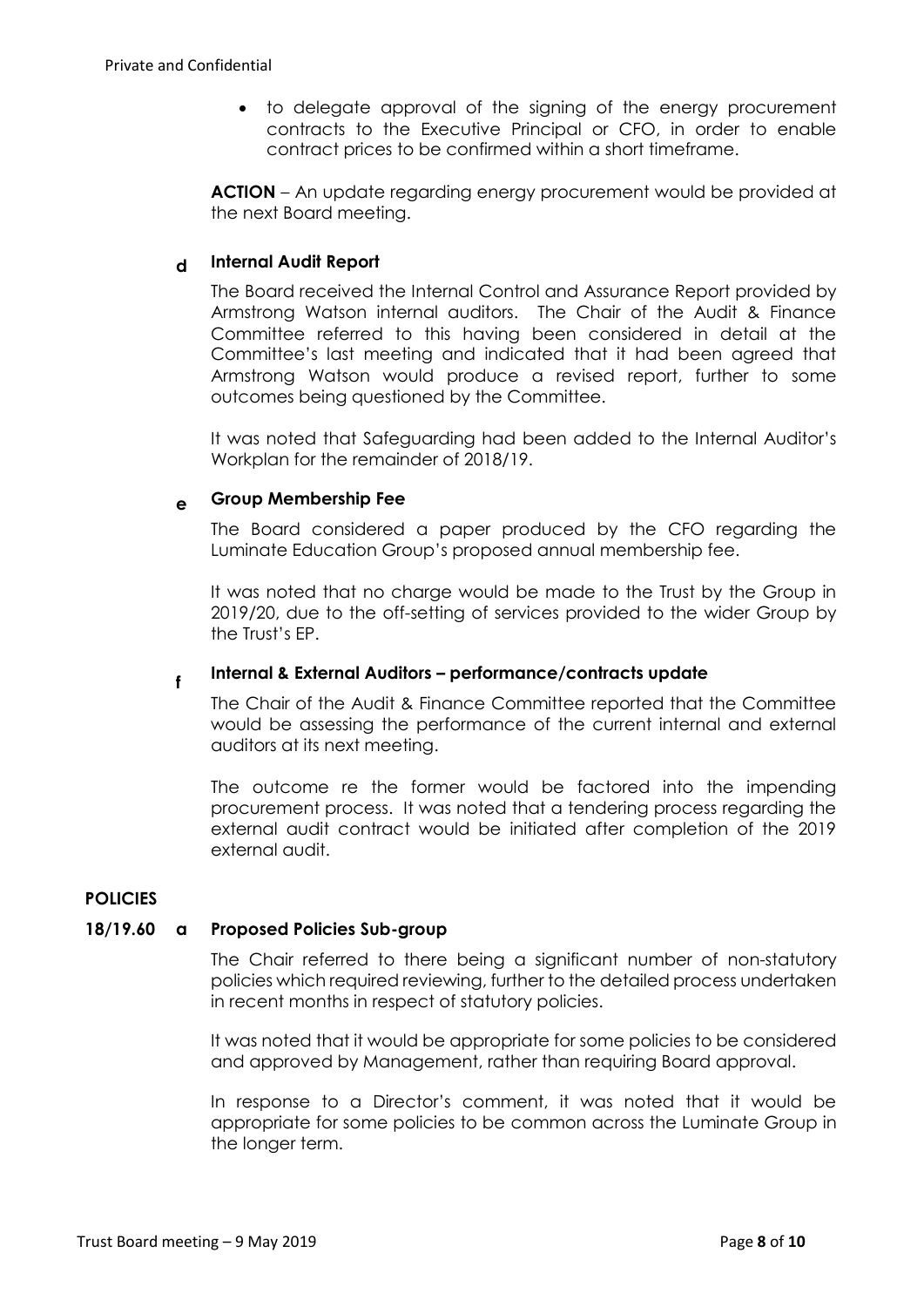The next steps were agreed by the Board.

# **ACTIONS** –

- The Clerk to the Board would produce a summary of remaining policies, including recommendations regarding those which it was felt required Board approval.
- The Board would determine approval arrangements at the next Board meeting, including the possible formation of a Board Policies Sub-Group.

## **GOVERNANCE MATTERS**

## **18/19.61 a Re-appointment of Erica Hiorns**

The Board noted with pleasure that Erica Hiorns had been appointed by the sponsor to serve a second term on the Trust Board.

## **b DfE Governance Handbook**

The Board noted the publication of a revised DfE Governance Handbook, replacing the 2017 version.

The Clerk indicated that she would upload two related documents to the Governance Portal, ie, a summary re 'What's changed' and a 'Three Minute Read'.

## **c Summary of Skills Audit feedback**

The Board received a paper which summarised the feedback from Directors' completion of the NGA's Skills Audit. It was noted that Directors were expected to reflect on their own self-assessment, identifying any areas for development.

With regard to the collective outcome, including reflecting on the average score and the number of scores of 4 or 5, it was noted that the Chair and Vice-Chair would review the summary and would include outcomes requiring action in the Board of Trustees' Development Plan, which had been circulated in draft form and would be re-submitted to the Board for consideration.

With regard to future arrangements, reference was made to the possibility of recruiting 'trustees in waiting' in some form and the desire to reinvigorate the recruitment of parent governors, as well as the desire for the composition of the current Board and LABs to be more diverse (including in terms of ethnicity).

## **ACTIONS** –

- The Board of Trustees' Development Plan (including proposed actions from the skills audit) to be considered at the next Board meeting.
- Board Effectiveness Audit to be initiated in the near future.

#### **d Update re Board Development Programme**

The Chair reported that an application had been submitted regarding the Trust's participation in the DfE-funded Board Development Programme.